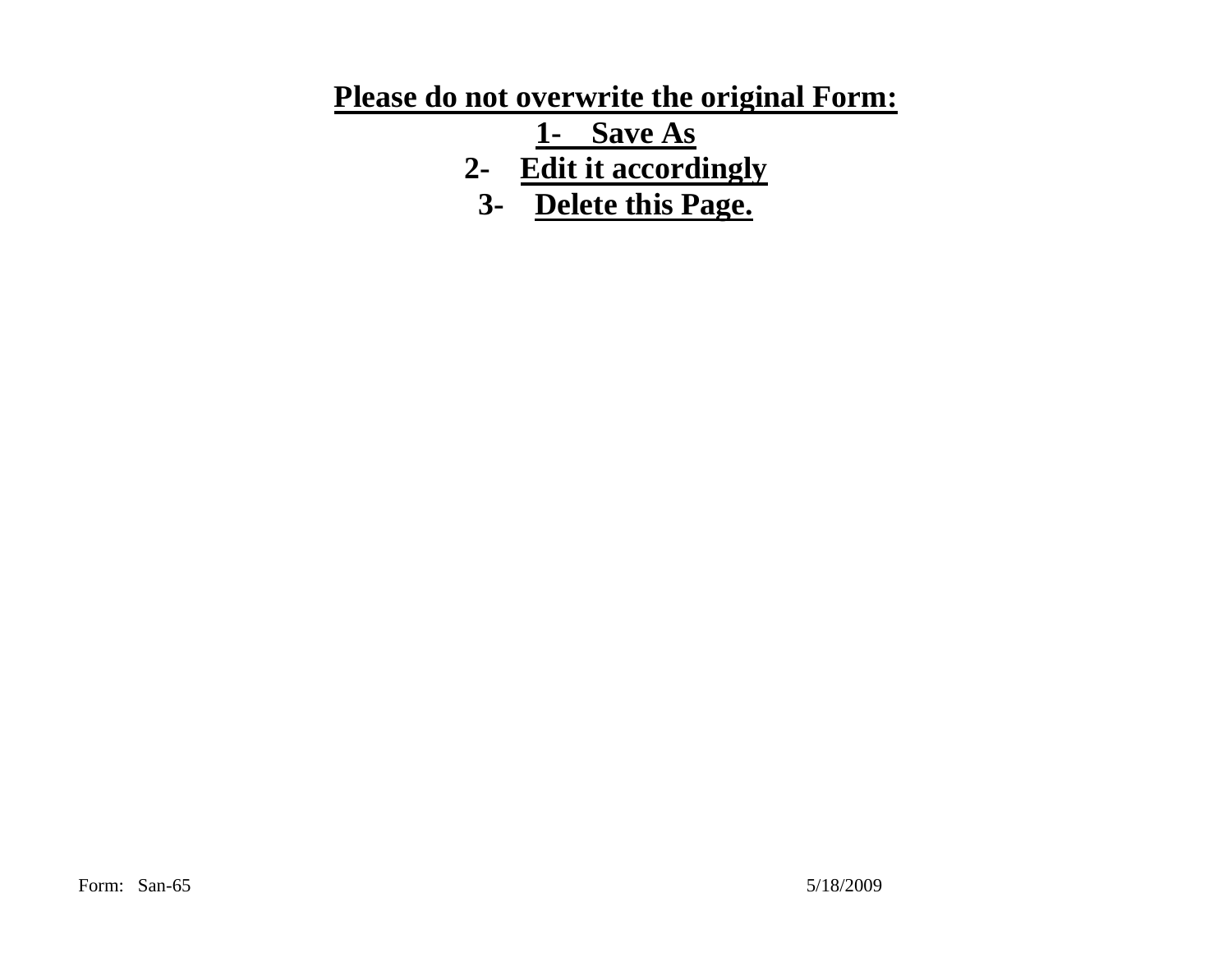## Chapter 20 - Design of Sewers

General Design Information

| 22 | Design Capacity                                           |                                                                         |  |
|----|-----------------------------------------------------------|-------------------------------------------------------------------------|--|
|    | Maximum hourly domestic flow                              |                                                                         |  |
|    | Maximum Industrial flow                                   |                                                                         |  |
|    | Infiltration/Inflow                                       |                                                                         |  |
| 23 | Design Flow GFCD                                          |                                                                         |  |
|    | Design value used for ratio of peak to average daily flow |                                                                         |  |
| 24 | Details of Design and Construction                        |                                                                         |  |
|    | Minimum diameter of gravity sewers                        |                                                                         |  |
|    | Maximum diameter of gravity sewers                        |                                                                         |  |
|    | Minimum slope<br><u> 1980 - Johann Barbara, martin d</u>  | Maximum Slope<br><u> 1989 - Johann Stoff, Amerikaansk konstanting (</u> |  |
|    | Minimum depth                                             | Maximum depth                                                           |  |
| 25 | Manholes                                                  |                                                                         |  |
|    | Minimum inside diameter                                   | Minimum access diameter                                                 |  |
| 26 | <b>Inverted Siphons</b>                                   |                                                                         |  |
|    | Location                                                  |                                                                         |  |
| 27 | <b>Stream Crossings</b>                                   |                                                                         |  |
|    | Location                                                  |                                                                         |  |
| 28 | <b>Aerial Crossing</b>                                    |                                                                         |  |
|    | Location                                                  |                                                                         |  |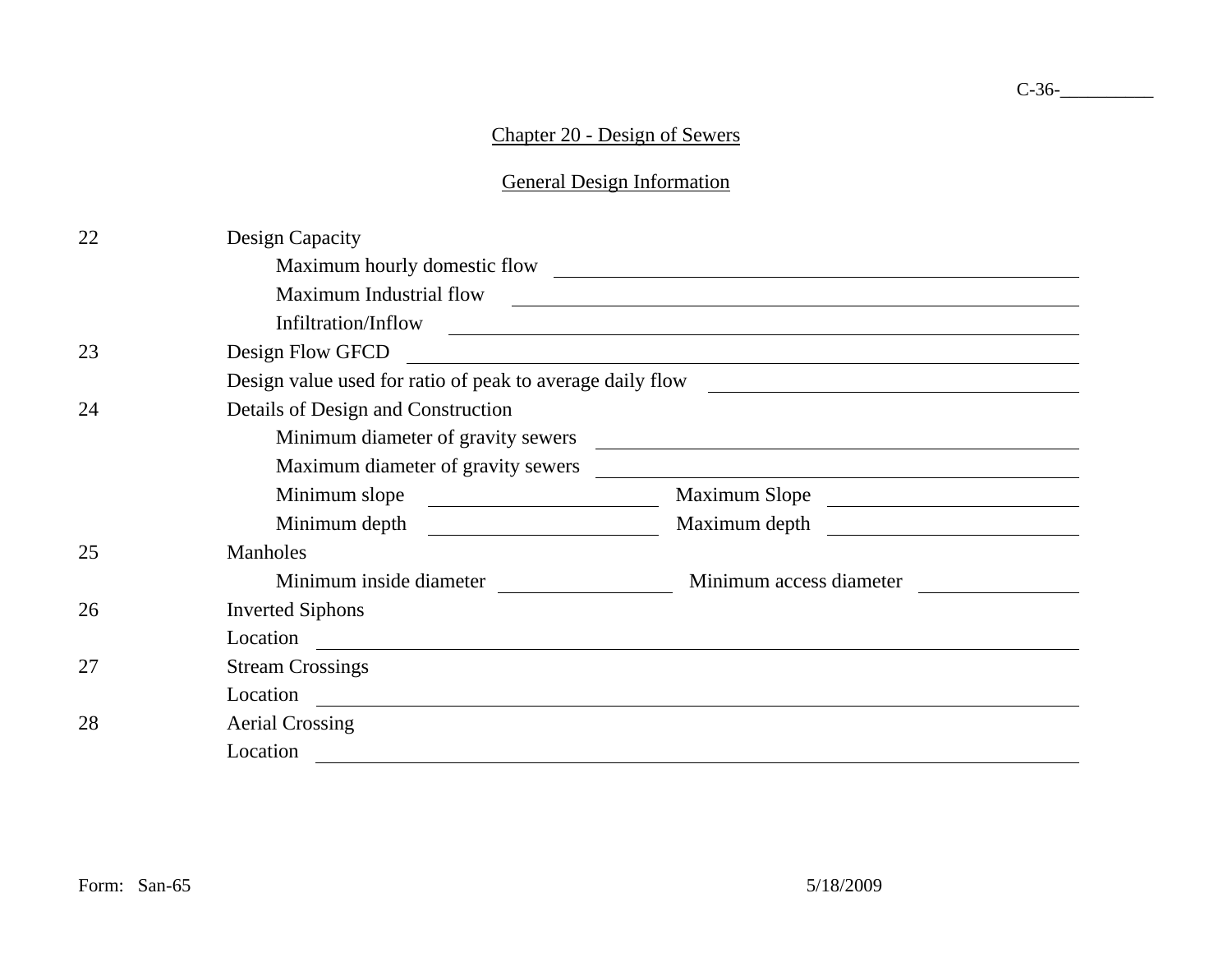|             |                                                                               |        |         | Fac. |         |
|-------------|-------------------------------------------------------------------------------|--------|---------|------|---------|
| Standard    |                                                                               |        | This    | Plan | P & S   |
| Ref.        | <b>Item Under Review</b>                                                      | Stand. | Project | Ref. | Ref.    |
| 21          | <b>Approval of Sewers</b>                                                     |        |         |      |         |
|             | Design is for a separate system and has excluded 1/1?                         | Yes    |         |      | $- - -$ |
| 22          | <b>Design Capacity</b>                                                        |        |         |      |         |
|             | The following factors have been considered in sizing the sewers:              |        |         |      | ---     |
|             | Maximum hourly domestic sewage flow?                                          | Yes    |         |      | ---     |
|             | Maximum Industrial flow?                                                      | Yes    |         |      | $---$   |
|             | Infiltration/Inflow?                                                          | Yes    |         |      | $---$   |
|             | Topography of areas, locations of STP, sewer depth and pumping requirements?  | Yes    |         |      | ---     |
|             | A table is presented indicating depths and velocities at minimum, average and |        |         |      |         |
|             | maximum daily flow all sizes of sewers used?                                  | Yes    |         |      |         |
| 23          | <b>Design Flow</b>                                                            |        |         |      |         |
| (40 CFR 35) | Design value used for average daily per capita flow (GPCD)?                   | $---$  |         |      |         |
| 23.2        | Design value for ratio of peak to average daily flow?                         | $---$  |         |      | $---$   |
| 23.3        | Combined sewers have sufficient additional capacity to insure attainment of   |        |         |      |         |
|             | appropriate NYSDEC and USEPA water quality standards?                         | Yes    |         |      |         |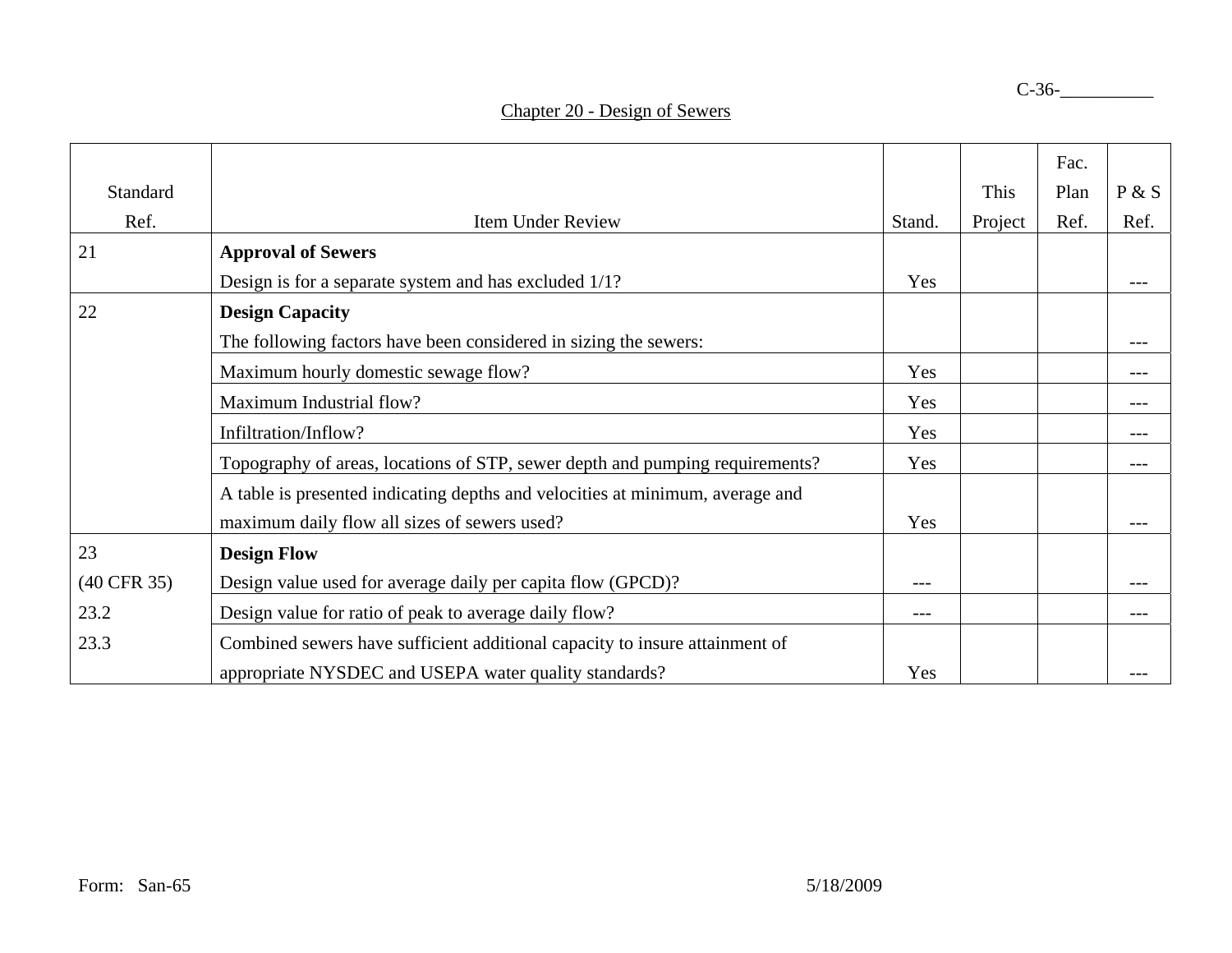|           |                                                                                        |        |         | Fac.  |       |
|-----------|----------------------------------------------------------------------------------------|--------|---------|-------|-------|
| Standard  |                                                                                        |        | This    | Plan  | P & S |
| Ref.      | <b>Item Under Review</b>                                                               | Stand. | Project | Ref.  | Ref.  |
| 24        | <b>Details of Design and Construction</b>                                              |        |         |       |       |
| 24.1      | Minimum diameter of gravity sewers conveying raw wastewater?                           | 8"     |         |       |       |
| 24.1 a    | Minimum diameter of gravity sewers conveying partially treated or fully treated        |        |         |       |       |
| (TIP #24) | wastewater?                                                                            | 4"     |         |       |       |
| 24.2      | Sewers designed deep enough to receive sewage from basements and to prevent            |        |         |       |       |
|           | freezing?                                                                              | Yes    |         |       |       |
| 24.2      | Sewers not at a sufficient depth to prevent freezing are insulated?                    | Yes    |         |       |       |
| 24.3      | Gravity sewers conveying raw wastewater designed to give mean velocity, when           |        |         |       |       |
|           | flowing full, of 2.0 fps?                                                              | Yes    |         |       |       |
| 24.3      | Gravity sewers conveying raw wastewater have minimum slope as stated in the            |        |         |       |       |
|           | standards?                                                                             | Yes    |         |       |       |
| 24.3a     | Small diameter gravity sewers conveying partially or fully treated wastewater designed |        |         |       |       |
| (TIP #24) | in accordance with TIP #24?                                                            | Yes    |         |       |       |
| 24.33     | Uniform slope between manholes?                                                        | Yes    |         |       |       |
| 24.34     | Where velocities exceed 15 fps, special provisions made to protect against             |        |         |       |       |
|           | displacement by erosion and shock?                                                     | Yes    |         |       |       |
| 24.35     | For slopes >20%, sewer anchored securely, with anchors spaces in accordance with       |        |         |       |       |
|           | Standards?                                                                             | Yes    |         | $---$ |       |
| 24.4      | Straight alignment between manholes for sewers <24"?                                   | Yes    |         |       |       |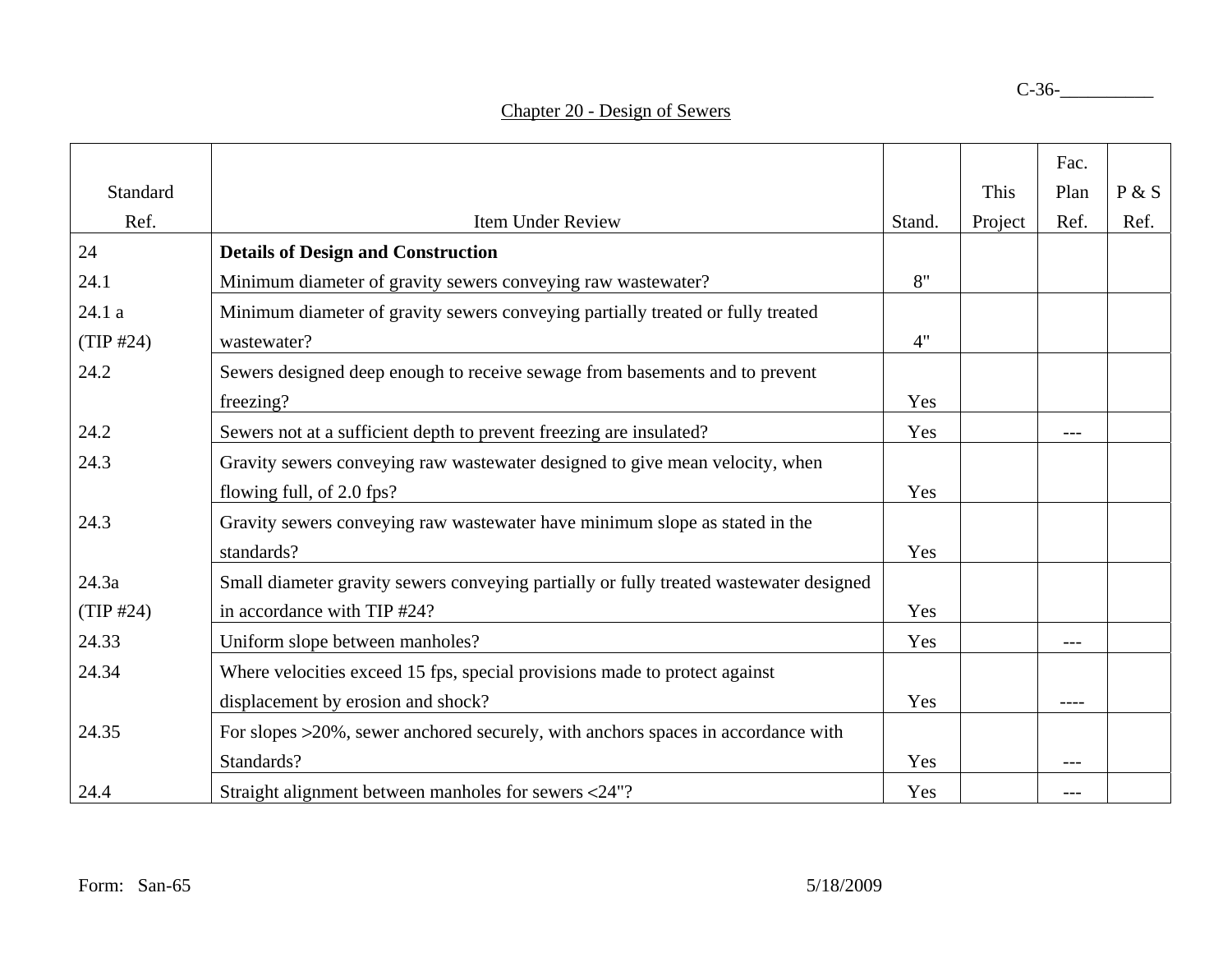|          |                                                                                           |        |         | Fac.  |       |
|----------|-------------------------------------------------------------------------------------------|--------|---------|-------|-------|
| Standard |                                                                                           |        | This    | Plan  | P & S |
| Ref.     | <b>Item Under Review</b>                                                                  | Stand. | Project | Ref.  | Ref.  |
| 24.6     | For pipe size changes, 0.6 depth point utilized for vertical alignment to maintain energy |        |         |       |       |
|          | gradient?                                                                                 | Yes    |         | $---$ |       |
| 24.6     | Material selected for sewers is adaptable to local conditions?                            | Yes    |         | $---$ |       |
| 24.6     | Sewers designed to prevent damage from superimposed loads?                                | Yes    |         | $---$ |       |
| 24.71    | Installation specifications and methods of bedding and backfilling adequate to prevent    |        |         |       |       |
|          | damage to pipe or impairment of flow capacity?                                            | Yes    |         | ---   |       |
| 24.72    | Trench width adequate for proper installation?                                            | Yes    |         | ---   |       |
| 24.72    | Pipe strength class adequate for trench width and bedding class specified?                | Yes    |         | ---   |       |
| 24.72    | All rock to be removed within 4" of installed pipe?                                       | Yes    |         |       |       |
| 24.73    | Bedding classes conform to the type and strength of pipe (rigid or flexible) to support   |        |         |       |       |
|          | the anticipated load?                                                                     | Yes    |         | $---$ |       |
| 24.74    | Suitable backfill material specified?                                                     | Yes    |         | ---   |       |
| 24.74    | Debris, frozen material, large clods or stones, organic matter, or other unsuitable       |        |         |       |       |
|          | materials eliminated from use as backfill within 2 feet of top of pipe?                   | Yes    |         | ---   |       |
| 24.74    | Backfill placed so as not to disturb pipe alignment?                                      | Yes    |         | ---   |       |
| 24.75    | Deflection tests in accordance with Standards required for all flexible pipe?             | Yes    |         | ---   |       |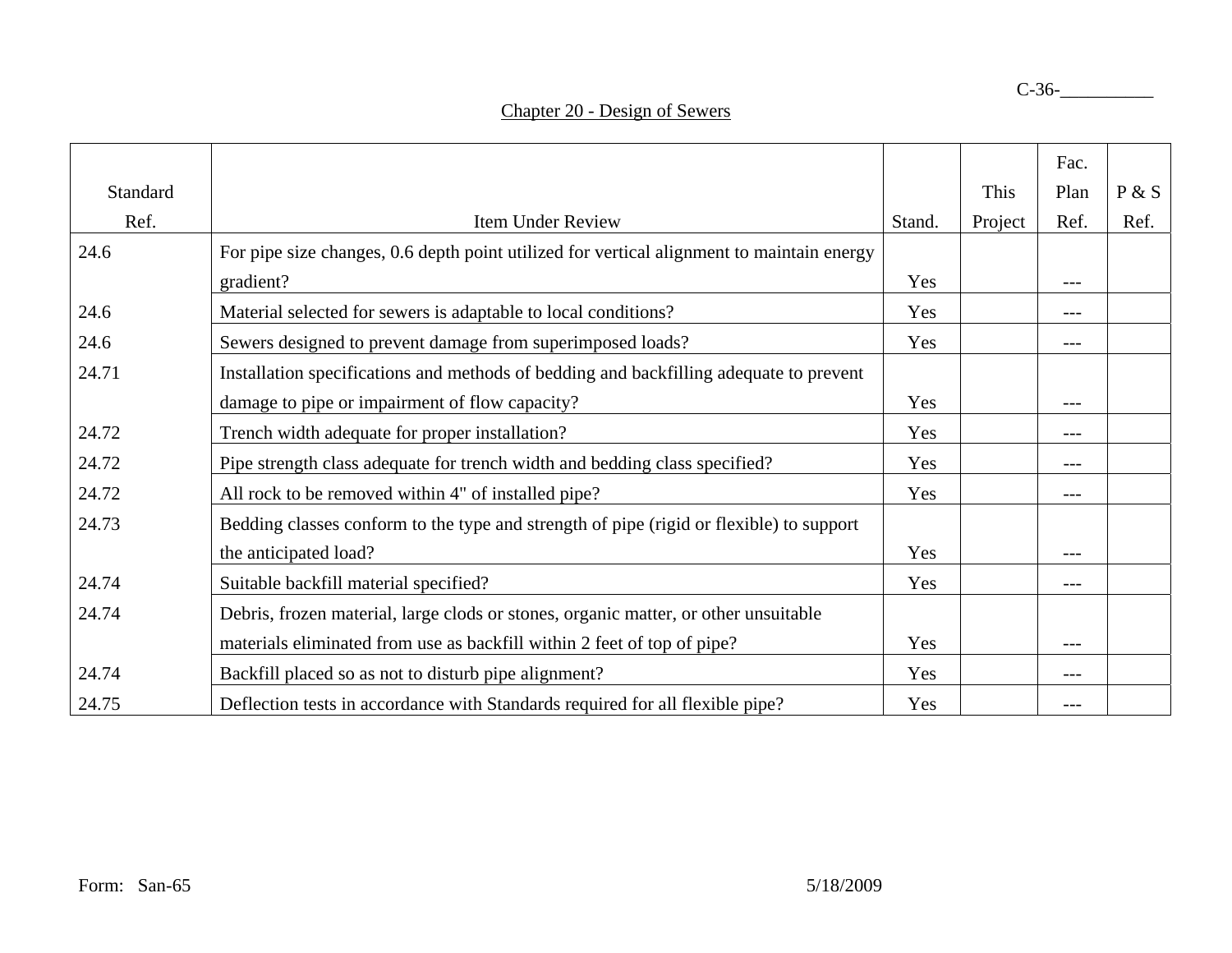|           |                                                                                         |                |         | Fac.  |       |
|-----------|-----------------------------------------------------------------------------------------|----------------|---------|-------|-------|
| Standard  |                                                                                         |                | This    | Plan  | P & S |
| Ref.      | Item Under Review                                                                       | Stand.         | Project | Ref.  | Ref.  |
| 24.81     | Installation of joints and materials used included in specifications?                   | Yes            |         | $---$ |       |
| 24.81     | Joints designed to minimize infiltration and to prevent entrance of roots?              | Yes            |         | ---   |       |
| 24.82     | Leakage tests specified in accordance with Standards and TIP #15 (if applicable)?       | Yes            |         |       |       |
| (TIP #15) |                                                                                         |                |         |       |       |
| 24.82     | Maximum allowable infiltration/exfiltration rate (gal/in-dia/mile/day) for water tests? | 100            |         | ---   |       |
| 24.82     | Minimum positive head (ft) required for infiltration/exfiltration tests?                | $\overline{2}$ |         | ---   |       |
| 24.82     | Groundwater elevations to be determined prior to testing?                               | Yes            |         | ---   |       |
| 24.83     | Manholes to be inspected for watertightness prior to placing into service?              | Yes            |         | $---$ |       |
| 25        | <b>Manholes</b>                                                                         |                |         |       |       |
| 25.1      | Manhole locations and spacing in conformance with Standards?                            | Yes            |         | ---   |       |
| 25.2      | Drop pipe provided on manholes if influent sewer 24" or greater above manhole invert?   | Yes            |         | $---$ |       |
| 25.2      | Manhole invert filtered to prevent solids deposition when drop is less than 24"?        | Yes            |         | $---$ |       |
| 25.2      | Outside drop connections encased in concrete?                                           | Yes            |         | ---   |       |
| 25.2      | Interior drop connections adequately secured with access for cleaning provided?         | Yes            |         | ---   |       |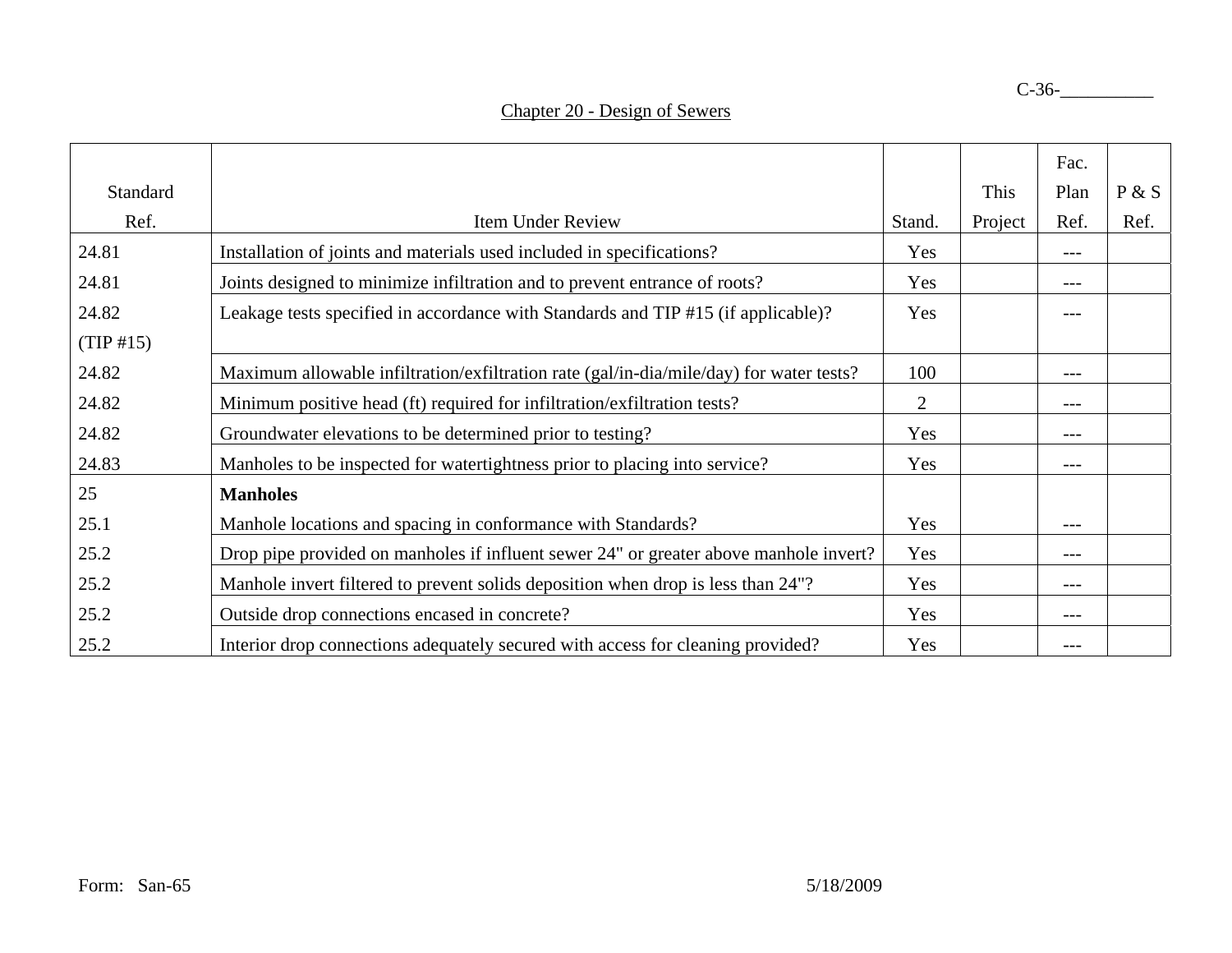|          |                                                                                      |        |         | Fac.  |       |
|----------|--------------------------------------------------------------------------------------|--------|---------|-------|-------|
| Standard |                                                                                      |        | This    | Plan  | P & S |
| Ref.     | <b>Item Under Review</b>                                                             | Stand. | Project | Ref.  | Ref.  |
| 25.3     | Minimum manhole inside diameter?                                                     | 48"    |         | ---   |       |
| 25.3     | Minimum manhole access diameter?                                                     | 22"    |         | $---$ |       |
| 25.4     | Flow channel through manholes conform in shape and slope to that of sewers?          | Yes    |         | $---$ |       |
| 25.5     | Manholes are pre-cast or poured in-place concrete, waterproofed on exterior?         | Yes    |         | $---$ |       |
| 25.5     | Inlet and Outlet pipe joined to manhole with a flexible watertight connection        |        |         |       |       |
|          | arrangement?                                                                         | Yes    |         | $---$ |       |
| 25.2     | Watertight or locking manhole covers used whenever necessary?                        | Yes    |         | $---$ |       |
| 25.6     | Electrical equipment installed or used in manholes complies with NEC, Class 1, Group |        |         |       |       |
|          | D, Division 1 (explosion-proof) in accordance with 32.35 of Standards?               | Yes    |         | $---$ |       |
| 26       | <b>Inverted Siphons</b>                                                              |        |         |       |       |
|          | Minimum number of pipe barrels provided?                                             | 2      |         |       |       |
|          | Minimum pipe size provided?                                                          | 6"     |         |       |       |
|          | Inlet and outlet details and minimum flow velocities conform to Standards?           | Yes    |         | $---$ |       |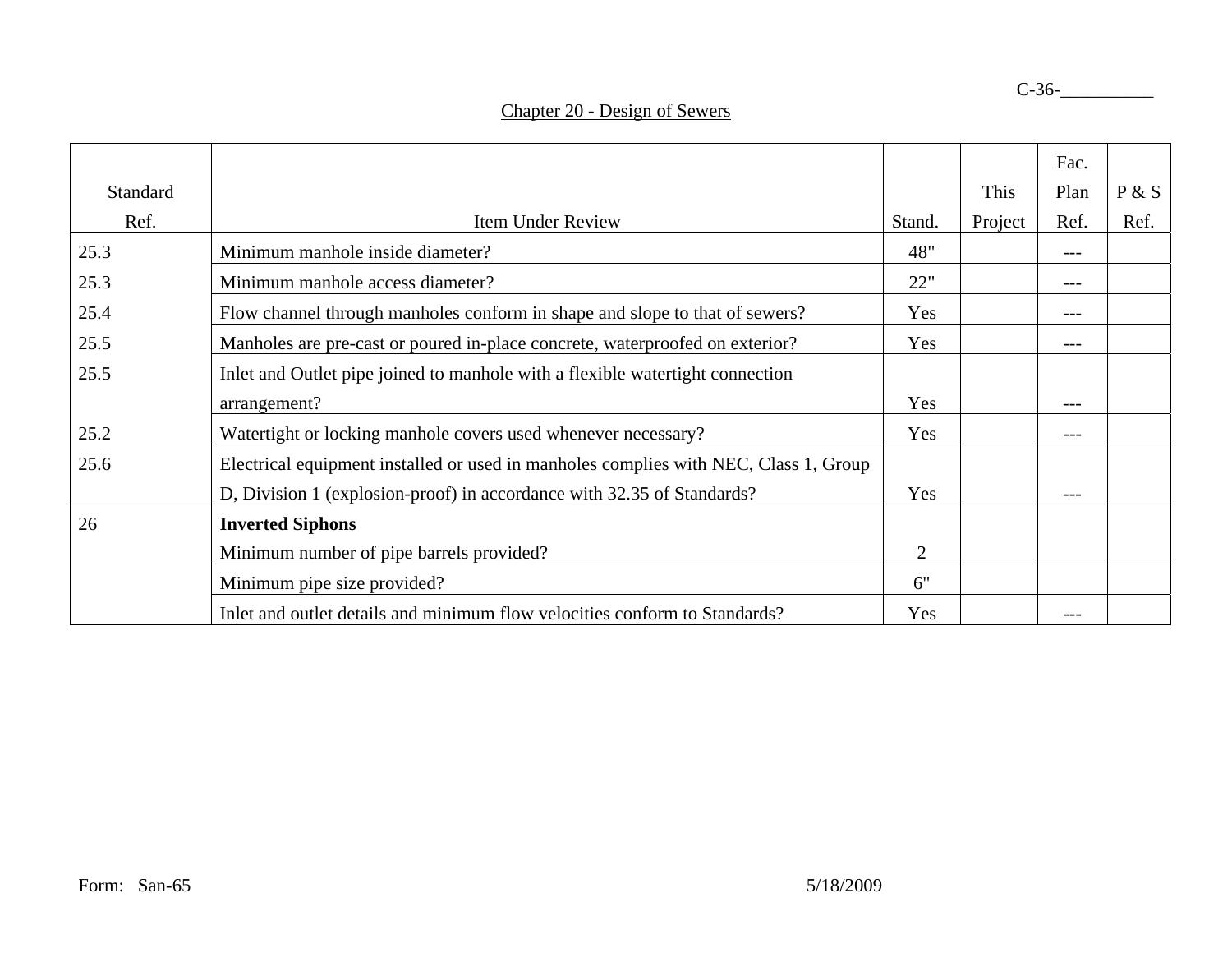|          |                                                                                          |        |         | Fac. |       |
|----------|------------------------------------------------------------------------------------------|--------|---------|------|-------|
| Standard |                                                                                          |        | This    | Plan | P & S |
| Ref.     | <b>Item Under Review</b>                                                                 | Stand. | Project | Ref. | Ref.  |
| 27       | <b>Sewer in Relation to Streams</b>                                                      |        |         |      |       |
| 27.11    | Sewers entering or crossing stream have the minimum depth of cover listed in             |        |         |      |       |
|          | <b>Standards</b>                                                                         | Yes    |         | ---  |       |
| 27.12    | Sewers located along streams are far enough outside stream bed?                          | Yes    |         |      |       |
| 27.13    | Sewer structures located so as not to interfere with free discharge of flood flows?      | Yes    |         | ---  |       |
| 27.14    | Stream crossings minimized and, when necessary, are designed nearly perpendicular to     |        |         |      |       |
|          | stream flow and free from change in grade?                                               | Yes    |         | ---  |       |
| 27.21    | Sewers entering or crossing streams constructed of cast or ductile iron pipe with        |        |         |      |       |
|          | mechanical joints?                                                                       | Yes    |         |      |       |
| 27.21    | Backfill material - stone, coarse aggregate, washed gravel or other material not causing |        |         |      |       |
|          | siltation?                                                                               | Yes    |         | ---  |       |
| 27.22    | Construction methods specified to minimize siltation and erosion in accordance with      |        |         |      |       |
|          | NYSDEC stream crossing permit?                                                           | Yes    |         |      |       |
| 28       | <b>Aerial Crossings</b>                                                                  |        |         |      |       |
|          | Supports for pipe joints provided and designed to prevent frost heave, overturning and   |        |         |      |       |
|          | settlement?                                                                              | Yes    |         |      |       |
|          | Design incorporates freezing precautions, including expansion jointing?                  | Yes    |         | ---  |       |
|          | Bottom of pipe no lower than 50 year flood elevation?                                    | Yes    |         |      |       |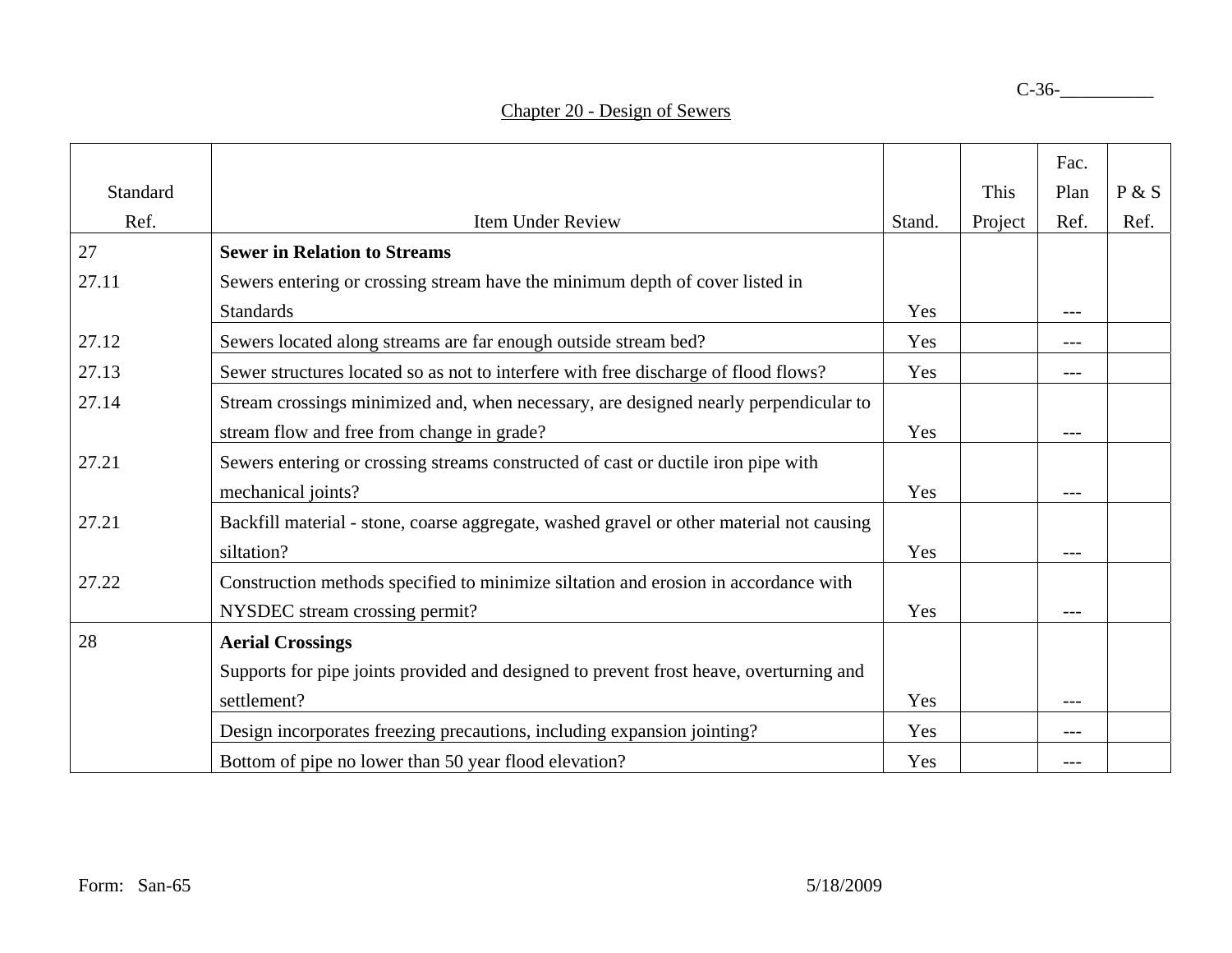|           |                                                                                        |        |         | Fac.    |       |
|-----------|----------------------------------------------------------------------------------------|--------|---------|---------|-------|
| Standard  |                                                                                        |        | This    | Plan    | P & S |
| Ref.      | Item Under Review                                                                      | Stand. | Project | Ref.    | Ref.  |
| 29        | <b>Protection of Water Supplies</b>                                                    |        |         |         |       |
| 29.1      | No physical connections between a public or private potable water supply system and a  |        |         |         |       |
| (TIP #14) | sewer, or appurtenance thereto?                                                        | Yes    |         |         |       |
| 29.31     | Horizontal separation - minimum (ft.) between sewer and existing or proposed water     |        |         |         |       |
| (TIP #14) | main?                                                                                  | 10     |         | $---$   |       |
| 29.32     | Vertical separation - minimum (inches) between sewer and water main crossings?         |        |         |         |       |
| (TIP #14) |                                                                                        | 18     |         | $- - -$ |       |
| 29.32     | Sewer crossing arranged so that pipe joints will be equidistant and as far as possible |        |         |         |       |
| (TIP #14) | from the water main joints?                                                            | Yes    |         | $---$   |       |
|           | <b>Miscellaneous</b>                                                                   |        |         |         |       |
| (TIP #11) | Where sewers are designed through wetlands, do specification includes requirements of  |        |         |         |       |
|           | TIP #11?                                                                               | Yes    |         | $---$   |       |
| (TIP #25) | For vacuum sewerage systems, have design criteria of TIP #25 been incorporated?        |        |         |         |       |
|           |                                                                                        | Yes    |         |         |       |